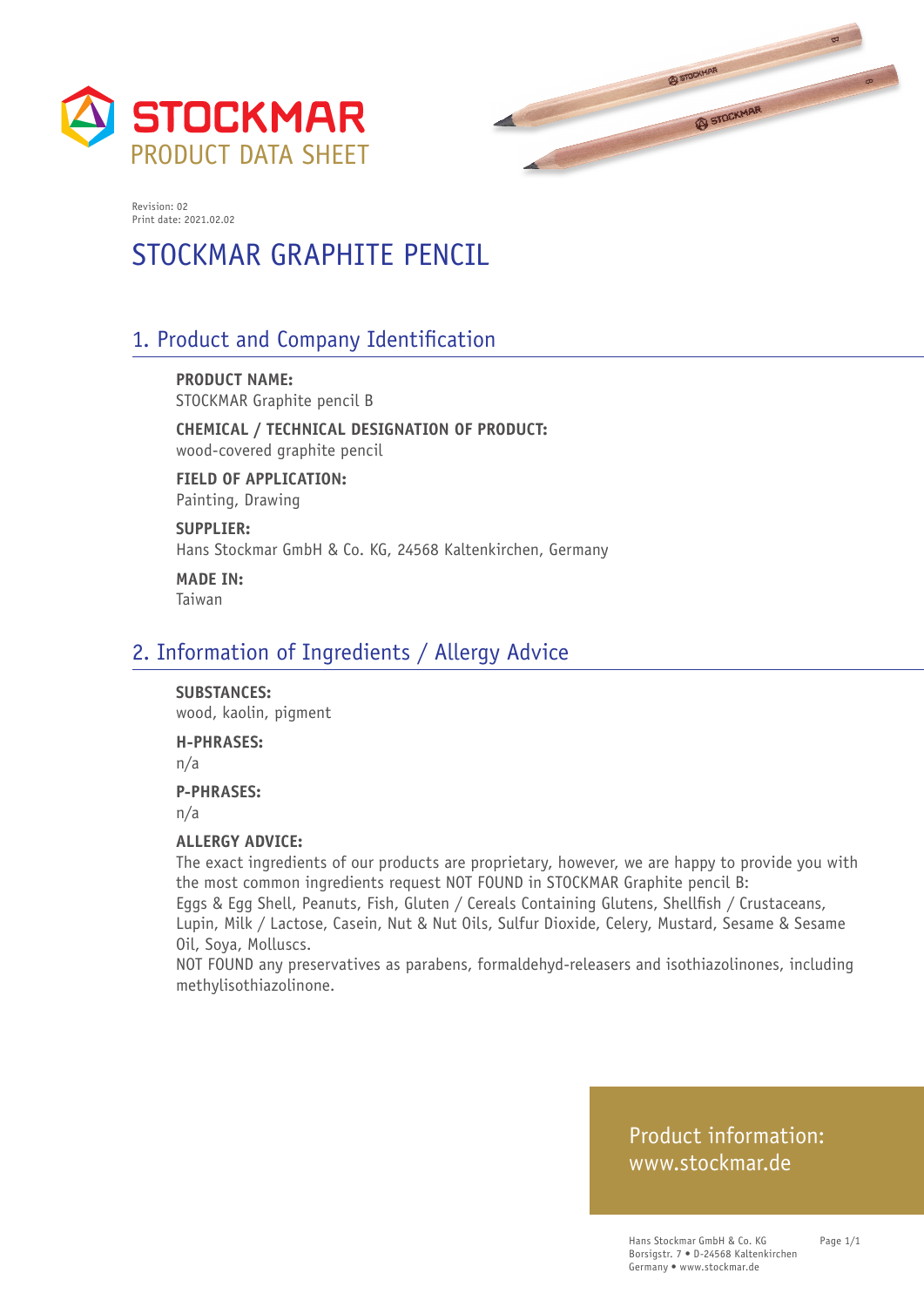



# STOCKMAR GRAPHITE PENCIL

### 3. Possible Hazards - Hazards Information

not required

**PRODUCT MARKING:**  "Attention! Not suitable for children under 3 years. Small parts might be swallowed."

### 4. First - Aid - Measures

**INHALATION:**

n/a

**SKIN CONTACT:** Wash off with water

**EYE CONTACT:** Rinse out with water.

**SWALLOWING:** Rinse out mouth and drink plenty of water.

In case of persistent symptoms seek medical treatment.

## 5. Fire - Fighting Measures

**SUITABLE EXTINGUISHING MEDIA:**  Water, alcohol-resistant foam, CO2

**EXTINGUISHING MATERIAL THAT MUST NOT BE USED FOR SAFETY REASONS:**  n/a

### 6. Accidental Release Measure

**ENVIRONMENT-RELATED MEASURES:**  n/a **PROCEDURES FOR CLEANING / ABSORPTION:**  n/a

**PERSONAL PRECAUTIONARY MEASURES:**  Swiftly remove and clean affected clothes

### Product information: www.stockmar.de

Page 2/2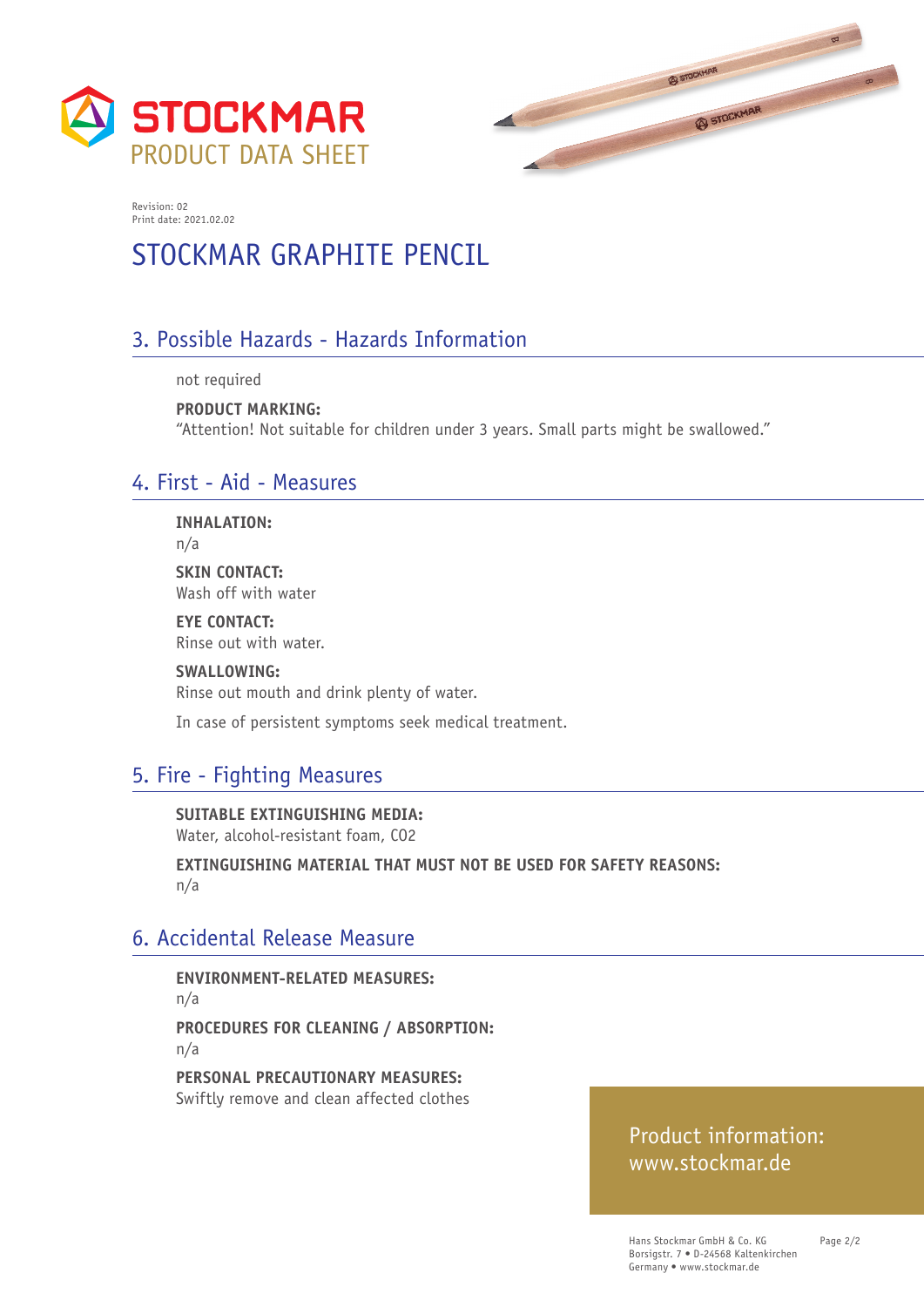



# STOCKMAR GRAPHITE PENCIL

# 7. Handling and Storage

**HANDLING:**  Avoid contact with clothes

**STORAGE:**  Store product in original packaging

### 8. Exposure Controls / Personal Protection

n/a

# 9. Physical and Chemical Properties

**FORM/COLOUR/ODOR:**  solid / black / non-specific

**FLASH POINT:**   $> 180^{\circ}$ C

**IGNITION TEMPERATURE:**  Wood: 280-340 °C / lead is not inflamable

**EXPLOSION LIMITS:**  Product not explosive

**SOLUBILITY IN WATER:**  Product is insoluble

### 10. Stability and Reactivity

**CONDITION TO AVOID:**  Temperature > 55°C

**MATERIALS TO AVOID:**  Don`t mix with other chemicals

**HAZARDOUS DECOMPOSITION PRODUCTS:**  No hazardous decomposition products known

### Product information: www.stockmar.de

Hans Stockmar GmbH & Co. KG Borsigstr. 7 • D-24568 Kaltenkirchen Germany • www.stockmar.de